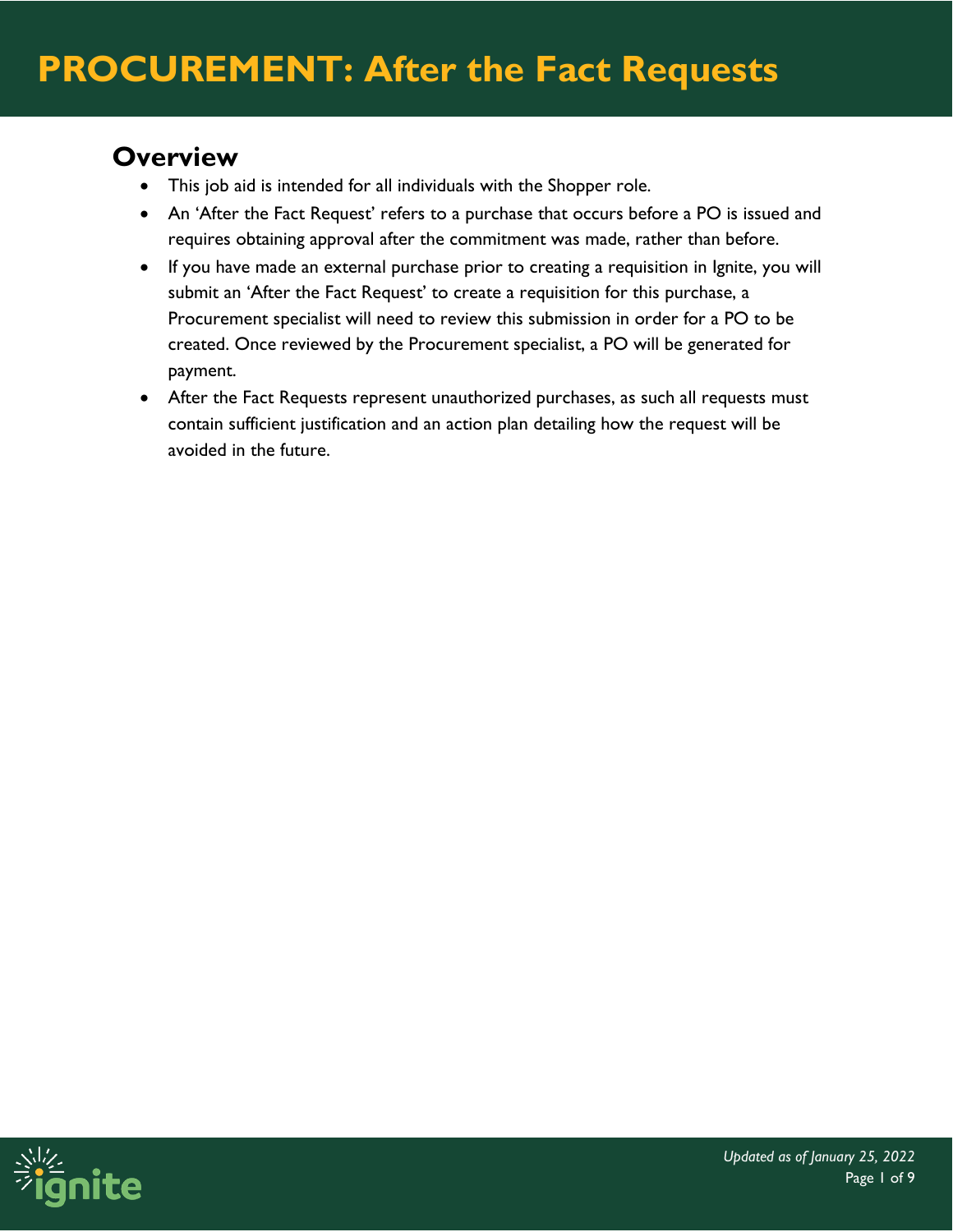#### **1. Navigating to After the Fact Requests**

- 1. You can access the **Purchase Requisitions** task in two ways:
	- a. (Option 1) Click the **Navigator** icon in the upper left-hand corner of the Ignite landing page.



b. Under the **Procurement** section, click the drop-down arrow and select **Purchase Requisitions** from the drop-down list.



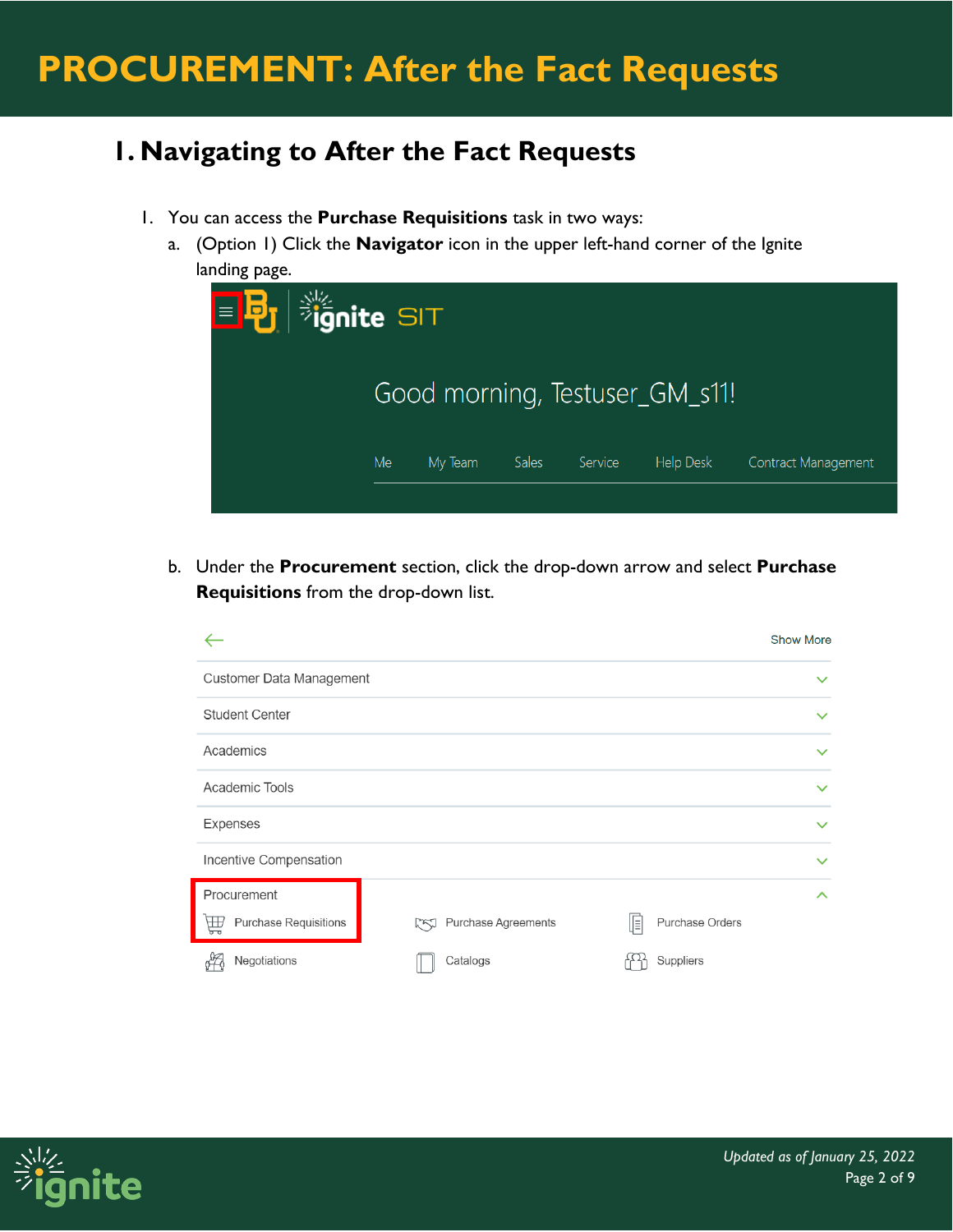c. (Option 2) Under the **Procurement** heading on the home page, you can scroll down and click on the **Purchase Requisitions** tile.



2. Scroll to the bottom of the page and select either **Goods- After the Fact** or **Services-After the Fact**.



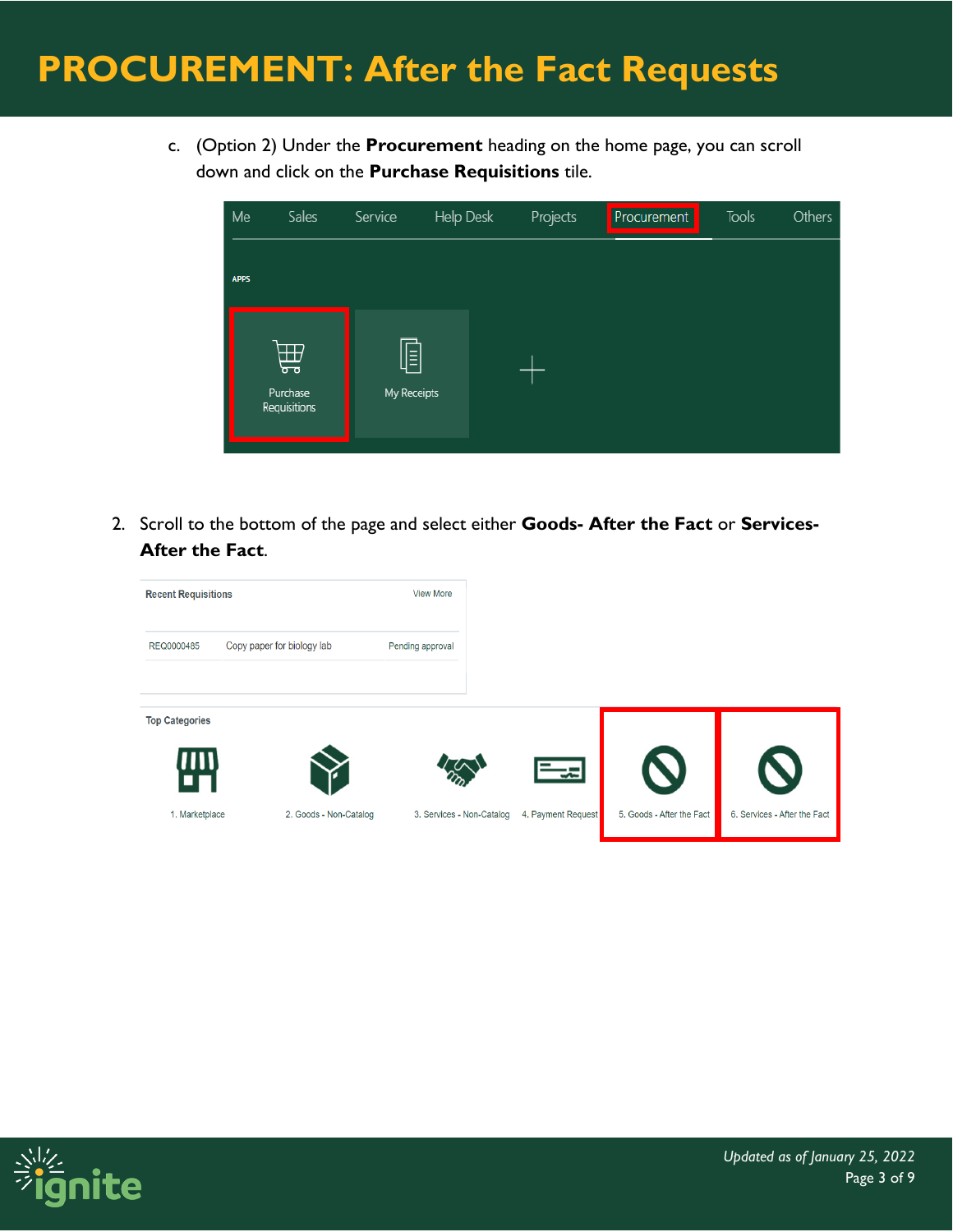#### **2. Submitting an After the Fact Request**

- 1. Enter the required fields for a **Goods-After the Fact Request**.
	- a. **Item Description**: Description of item(s) you are requesting to purchase
	- b. **Category Name**: Category of item(s) you are requesting
	- c. **Quantity**: Total number of items you are requesting
	- d. **UOM Name**: Unit of measure to describe the quantity of goods
	- e. **Price**: Unite price for item(s)
	- f. **Currency**: Defaults to USD

| Create Request: 5. Goods - After the Fact Request |                                                                                      |  | Create Request: 6. Services - After the Fact Request                                    |                                        |  |
|---------------------------------------------------|--------------------------------------------------------------------------------------|--|-----------------------------------------------------------------------------------------|----------------------------------------|--|
|                                                   | Place goods request after the invoice is received in an attempt to pay the supplier. |  | Place services request after the invoice is received in an attempt to pay the supplier. |                                        |  |
| Line Type Goods                                   |                                                                                      |  |                                                                                         |                                        |  |
| * Item Description                                |                                                                                      |  | Line Type                                                                               | Services                               |  |
| * Category Name                                   |                                                                                      |  | * Item Description                                                                      | AFTER THE FACT REQUISITION             |  |
| * Quantity                                        |                                                                                      |  |                                                                                         |                                        |  |
| * UOM Name                                        |                                                                                      |  | * Category Name                                                                         |                                        |  |
| * Price                                           |                                                                                      |  | ×<br>Amount                                                                             |                                        |  |
| * Currency                                        | <b>USD</b><br>$\overline{\phantom{a}}$                                               |  | * Currency                                                                              | <b>USD</b><br>$\overline{\phantom{a}}$ |  |

- **2.** For a **Services-After the Fact Request** you are only required to enter:
	- a. **Item Description**: Description of service you are requesting.
	- b. **Category Name**: Category of service you are requesting. Use the search function to determine which category applies to your request.
	- c. **Amount**: Total cost of the service being performed.
	- d. **Currency**: Defaults to USD.

*Note: When creating the requisition the quantity, unit of measure and price must match the invoice. Any requisitions that do not match the invoice will be rejected and returned for correction.* 

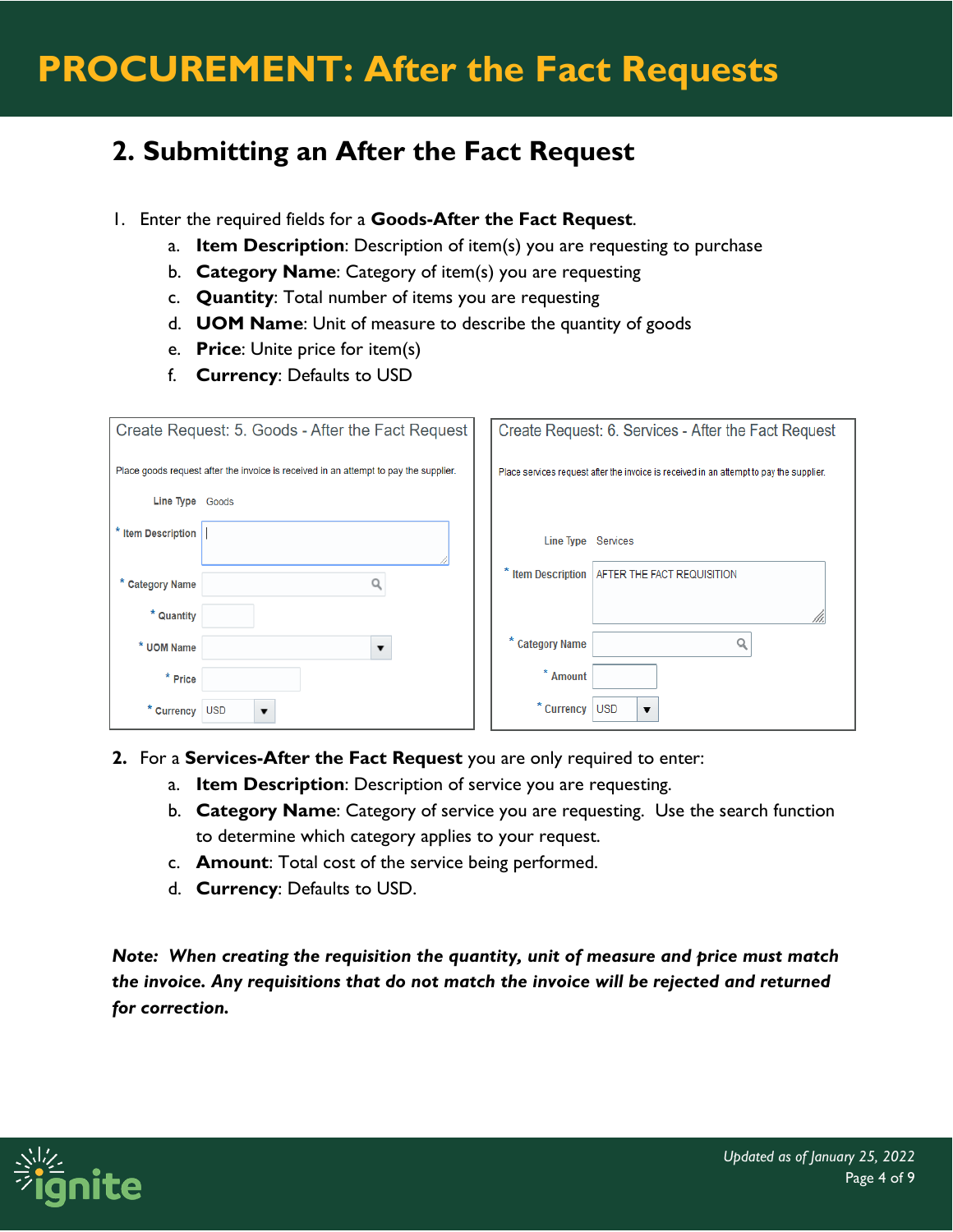3. If there is a previously negotiated agreement with the supplier, an agreement number must be populated in the **Agreement** field. You can use the search function to locate the correct agreement number. Once the agreement is selected, the supplier information will auto-populate.

|                         | <b>Add to Shopping List</b> | <b>Add to Cart</b> | <b>Done</b> | 声 0 |
|-------------------------|-----------------------------|--------------------|-------------|-----|
| Agreement               |                             | Q                  |             |     |
| <b>Supplier</b>         |                             |                    |             |     |
| <b>Supplier Site</b>    |                             |                    |             |     |
| <b>Supplier Contact</b> |                             |                    |             |     |
| <b>Phone</b>            |                             |                    |             |     |
| Fax                     |                             |                    |             |     |
| <b>Email</b>            |                             |                    |             |     |
| <b>Supplier Item</b>    |                             |                    |             |     |

4. If the request is not related to a contract, then you must populate the **Supplier** and **Supplier Site** by using the search function or by directly typing the supplier's name. If there are multiple supplier sites (addresses), select the appropriate option from the dropdown. The remaining supplier contact fields will auto-populate based on the selection.

|                         |                             | <b>Add to Cart</b> | <b>Done</b> | 0 |
|-------------------------|-----------------------------|--------------------|-------------|---|
|                         | <b>Add to Shopping List</b> |                    |             | 蔮 |
|                         |                             |                    |             |   |
| Agreement               |                             | Q                  |             |   |
| <b>Supplier</b>         |                             |                    |             |   |
| <b>Supplier Site</b>    |                             |                    |             |   |
| <b>Supplier Contact</b> |                             |                    |             |   |
| Phone                   |                             |                    |             |   |
| Fax                     |                             |                    |             |   |
| <b>Email</b>            |                             |                    |             |   |
| <b>Supplier Item</b>    |                             |                    |             |   |

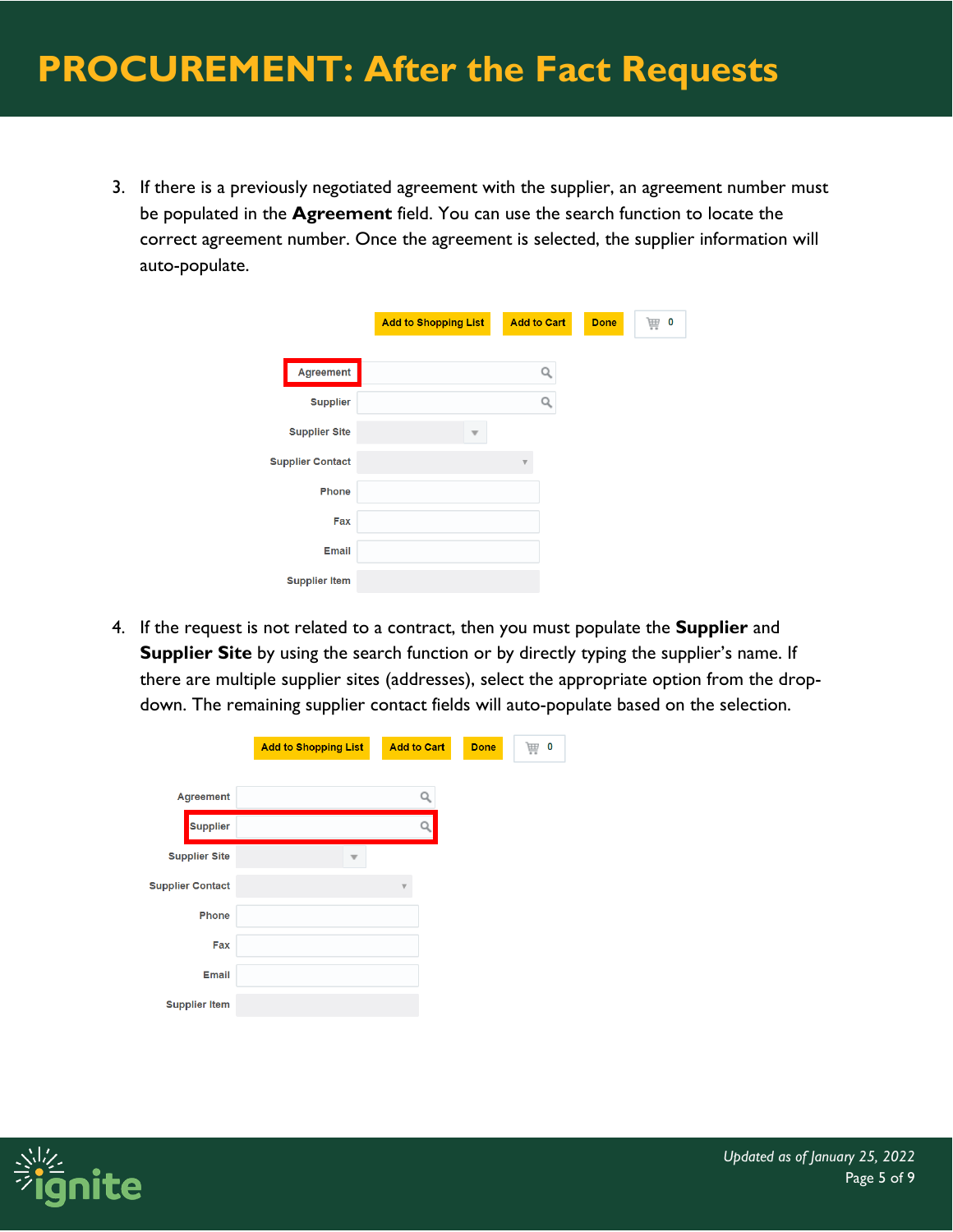5. Be sure to add the appropriate **Attachment(s)** related to this request, such as an invoice that has already been received, emails supporting the purchase etc. Click the **+ icon**, then select **Choose File**, browse to locate the file, select it and click **Open**. The title of the attachment will populate. Add a **Description** for the attachment. Continue this process for all for all necessary attachments.

| Attachments                                              |                                     |                            |       |                    |  |  |
|----------------------------------------------------------|-------------------------------------|----------------------------|-------|--------------------|--|--|
| $\mathbf{H}$ + $\mathbf{R}$<br>View $\blacktriangledown$ |                                     |                            |       |                    |  |  |
| Type                                                     | Category                            | * File Name or URL         | Title | <b>Description</b> |  |  |
| File $\vee$                                              | Internal to Rec $\vert \cdot \vert$ | Choose File No file chosen |       |                    |  |  |

6. Next, click the **Add to Cart** button.

|                                     |              |                             | ⋒                  | $\int 14$   | <b>BR</b><br>$\checkmark$ |
|-------------------------------------|--------------|-----------------------------|--------------------|-------------|---------------------------|
|                                     |              | <b>Add to Shopping List</b> | <b>Add to Cart</b> | <b>Done</b> | O<br>昷                    |
|                                     | ARG0000013   |                             |                    |             |                           |
| <b>Agreement</b><br><b>Supplier</b> | Nike USA Inc |                             |                    |             |                           |

**7.** Click the **Cart** icon then select **Review**.

| <b>Add to Shopping List</b> | <b>Add to Cart</b> | <b>Done</b>  |             |
|-----------------------------|--------------------|--------------|-------------|
| <b>Items</b><br>\$200.00    |                    | 200.00<br>\$ | $\mathbf x$ |
| Total                       | \$200.00           |              |             |
| <b>Review</b>               | <b>Submit</b>      |              |             |

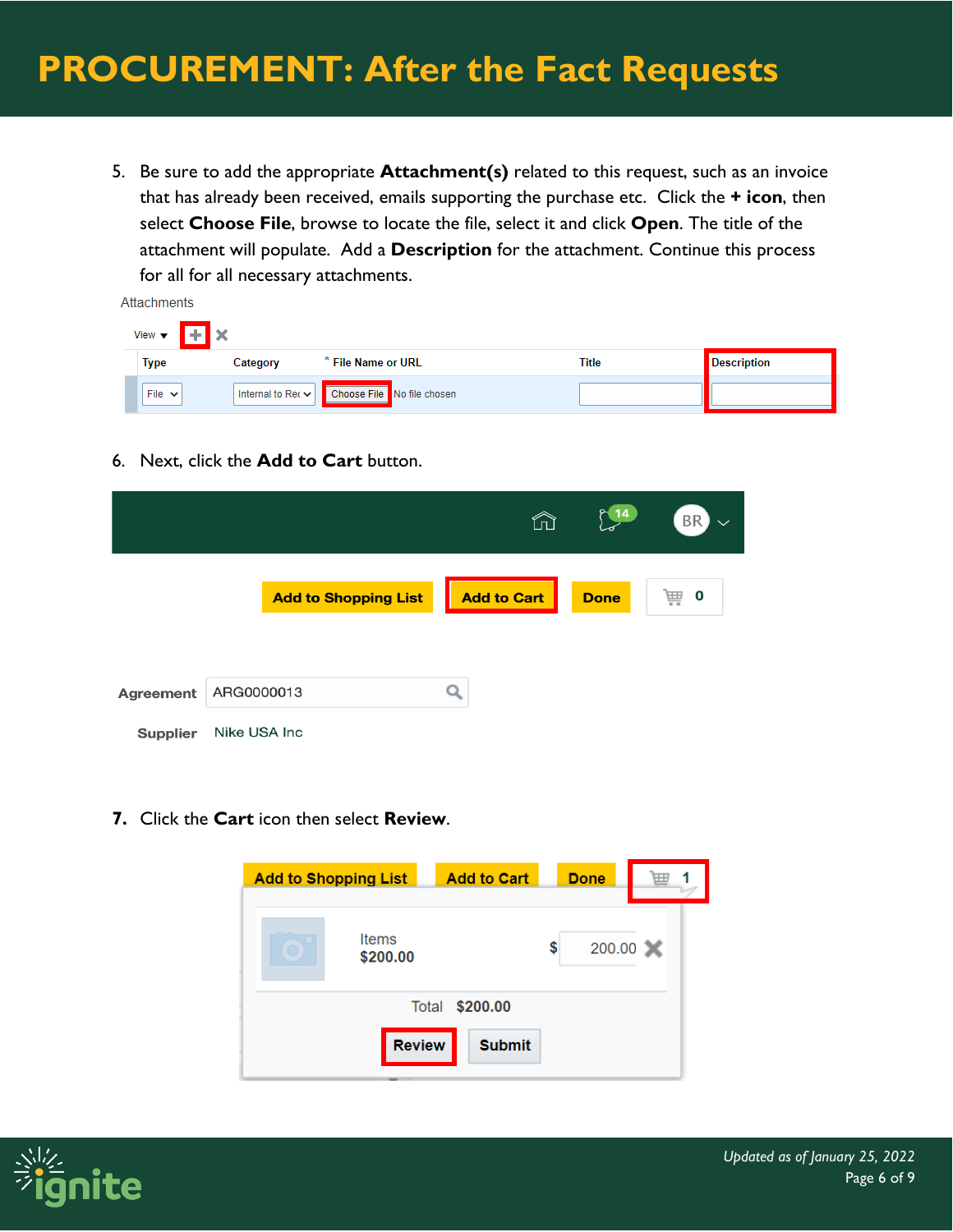- 8. Review the requisition information. **Enter justification information for approvers to approve the transaction, including an action plan discussing how the After the Fact Request will be avoided in the future.**
- 9. The **Deliver-to Location** and **Charge Account** will auto-populate based on the information saved in your **Requisition Preferences**. *If you need to set up or change these preferences, see the Job Aids: Requisition Preferences – Charge Account COA-POETAF or Requisition Preferences – Shipping & Delivery Address.* These can be changed, if needed.

|                     | $\blacktriangle$ Line 1: Details                                             |                                 |                                       |                                    |                    |                                 |                           |                                                               |               |
|---------------------|------------------------------------------------------------------------------|---------------------------------|---------------------------------------|------------------------------------|--------------------|---------------------------------|---------------------------|---------------------------------------------------------------|---------------|
| ▲ Delivery          |                                                                              |                                 |                                       |                                    |                    |                                 |                           |                                                               |               |
|                     | * Requester                                                                  | <b>Bruiser Bear</b>             |                                       | Q                                  |                    | <b>Deliver-to Location Type</b> |                           | Internal<br>$\boldsymbol{\mathrm{v}}$                         |               |
|                     | Urgent $No \triangledown$                                                    |                                 |                                       |                                    |                    |                                 | * Deliver-to Location     | Q<br>Rosenbalm Fountain                                       |               |
|                     | Requested Delivery Date 2/26/20                                              |                                 | Ïò                                    |                                    |                    |                                 | <b>Deliver-to Address</b> | 71360 S 5th St, Waco, McLennanTX 76706, UNITED STATES         |               |
| $\triangle$ Billing | $\prec$<br>View $\blacktriangledown$ Format $\blacktriangledown$<br>$\times$ | <b>III</b> Freeze               | $\blacksquare$ Detach<br>$\perp$ Wrap |                                    |                    |                                 |                           |                                                               |               |
|                     |                                                                              |                                 | <b>Project Costing Details</b>        |                                    |                    |                                 | Charge                    |                                                               |               |
| Project<br>Number   | <b>Task Number</b>                                                           | Expenditure<br><b>Item Date</b> | <b>Expenditure</b><br>Type            | <b>Expenditure</b><br>Organization | Contract<br>Number | Funding<br>Source               | Account<br>Nickname       | <b>Charge Account</b>                                         | * Budget Date |
|                     | $\alpha$                                                                     |                                 |                                       |                                    |                    |                                 |                           | 500-50110-100-1000000-93722-220-0(<br>$\overline{\mathbf{v}}$ | 틀 2/19/20     |
|                     |                                                                              |                                 |                                       |                                    |                    |                                 |                           |                                                               | Total         |

10. In the **Billing** section, review the **Charge Account** information for each line item. If you need to charge your requisition to a sponsored program, you can enter the **Project Number** in this section, or select a pre-defined charge account by changing the **Charge Account Nickname.** 

| ⊿ Billing                                                                                                                   |                   |                    |                                 |                                   |                             |                    |                          |                                                                   |
|-----------------------------------------------------------------------------------------------------------------------------|-------------------|--------------------|---------------------------------|-----------------------------------|-----------------------------|--------------------|--------------------------|-------------------------------------------------------------------|
| View $\blacktriangledown$ Format $\blacktriangledown$ $\blacktriangleleft$ <b>III</b> Freeze <b>II</b> Detach <b>I</b> Wrap |                   |                    |                                 |                                   |                             |                    |                          |                                                                   |
|                                                                                                                             |                   |                    |                                 | <b>Project Costing Details</b>    |                             |                    |                          | Charge                                                            |
| <b>Distribution</b>                                                                                                         | Project<br>Number | <b>Task Number</b> | Expenditure<br><b>Item Date</b> | <b>Expenditure</b><br><b>Type</b> | Expenditure<br>Organization | Contract<br>Number | <b>Funding</b><br>Source | <b>Charge Account</b><br>Account<br>Nickname                      |
|                                                                                                                             |                   |                    |                                 |                                   |                             |                    |                          | 110-10745-100-1000000-00000-701-0(<br>office supplies $\mathbf v$ |
| Total                                                                                                                       |                   |                    |                                 |                                   |                             |                    |                          |                                                                   |
| $\overline{\phantom{0}}$                                                                                                    |                   |                    |                                 |                                   |                             |                    |                          |                                                                   |

*Note:* The Account segment of the chart of accounts can only be changed by selecting a different procurement category.

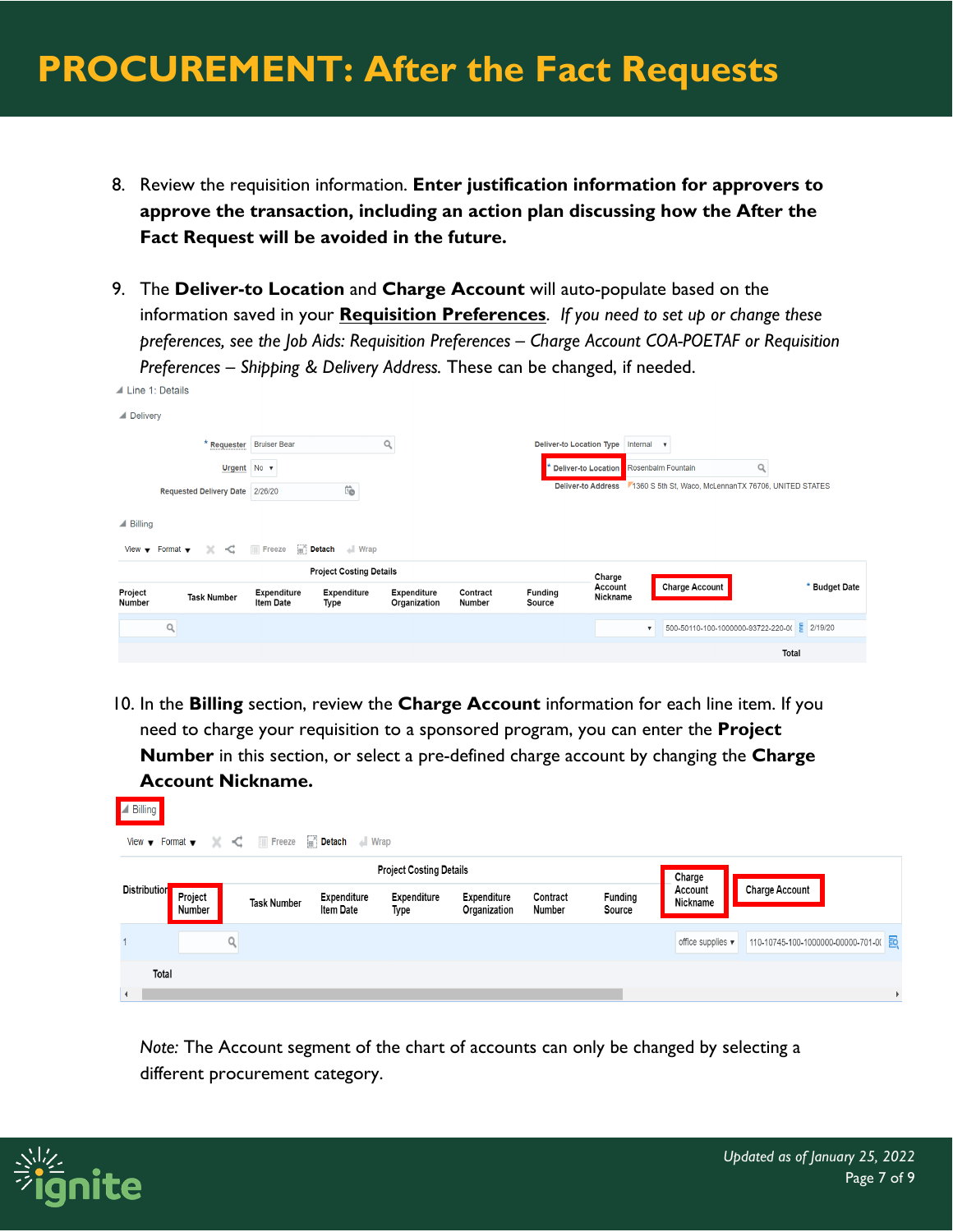11. Prior to submitting the requisition, click the **Check Funds** button to confirm that funding is available.

| <b>Shop</b>                   | <b>Check Funds</b> | <b>Manage Approvals</b> | <b>View PDF</b>           | <b>Save</b> | ▼ | <b>Submit</b> |
|-------------------------------|--------------------|-------------------------|---------------------------|-------------|---|---------------|
|                               |                    |                         | <b>Requisition Amount</b> | 400.00 USD  |   |               |
|                               | /,                 |                         | <b>Approval Amount</b>    | 400.00 USD  |   |               |
| irchase order number required |                    |                         | <b>Funds Status</b>       | Passed      |   |               |
|                               |                    |                         | Attachments None          |             |   |               |

12. A pop-window will appear indicating whether the funds are available. Select **OK**.



13. Click **Submit** for approval.